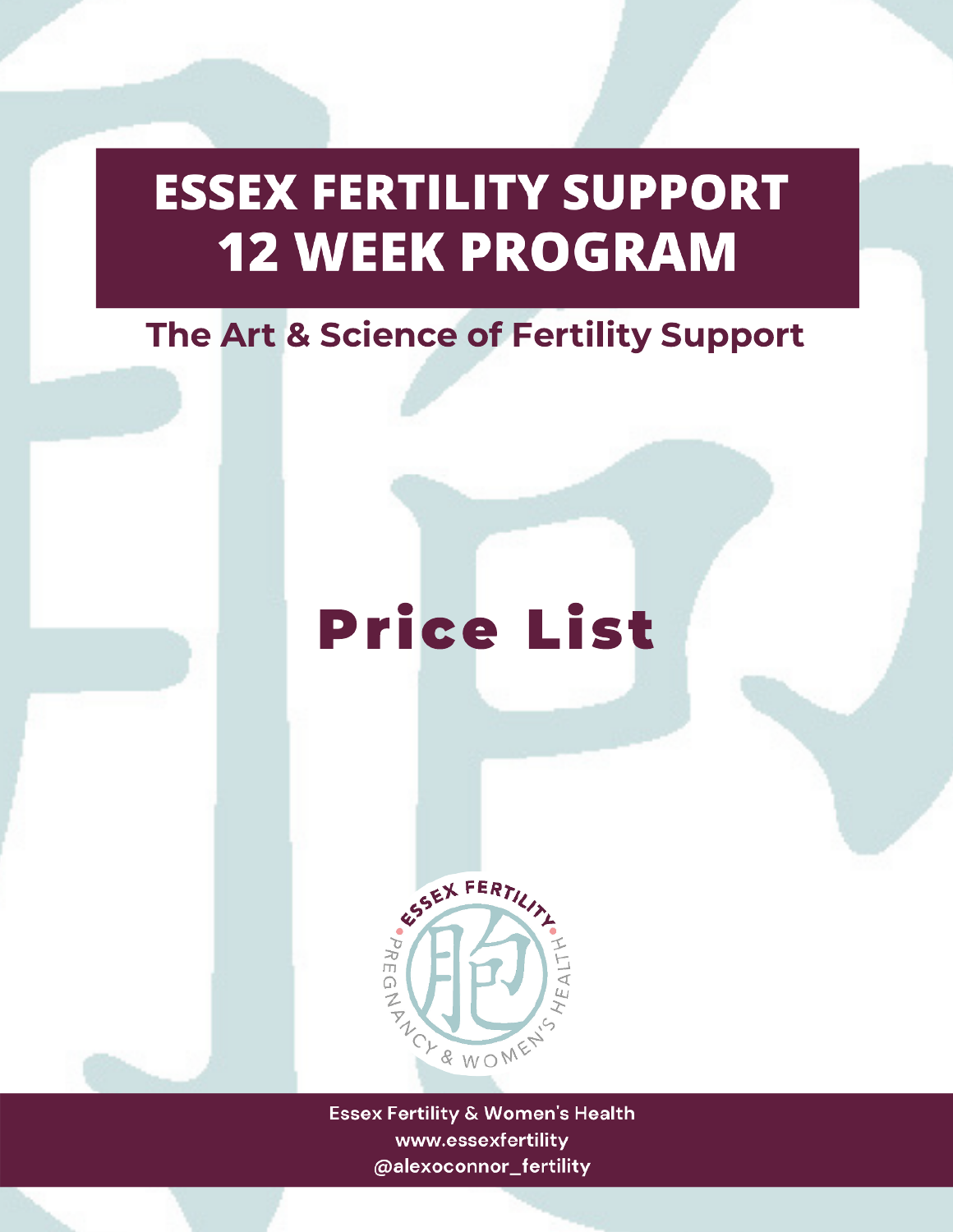## Table Of Contents

| Who We Are and How We Work                    | $\overline{2}$    |
|-----------------------------------------------|-------------------|
| Unexplained Infertility                       | $\overline{2}$    |
| <b>CURRENT PRICE LIST (June 2022)</b>         | 3                 |
| <b>Online Zoom Consultation (Alex)</b>        | 3                 |
| <b>The Fertility Support 12 Week Packages</b> | 4                 |
| The Gold Package                              | 4                 |
| The Platinum Package                          | 5                 |
| <b>Standalone Treatments</b>                  | 9                 |
| Fertility Acupuncture & Support (Standalone)  | 9                 |
| Fertility Osteopathy (Standalone)             | $\overline{9}$    |
| <b>Qualifications &amp; Training</b>          | 10                |
| Disclaimer                                    | $12 \overline{)}$ |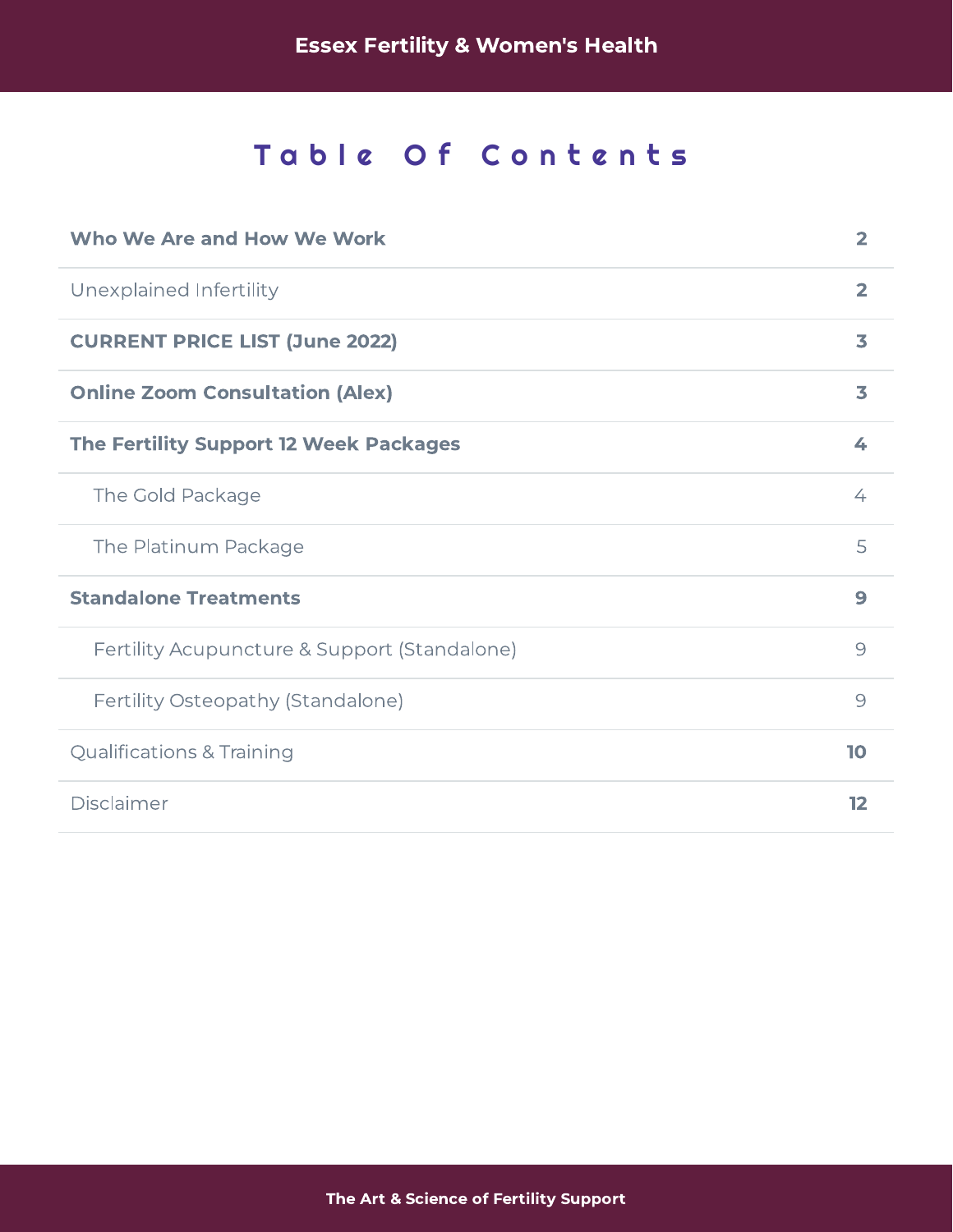## <span id="page-2-0"></span>Who We Are and How We Work

We are two lovely ladies who are passionate about supporting people struggling with we are two lovely ladies who are passionate about supporting people subgging with fertility issues, we offer physical and emotional support, guidance and a listening ear. We blend our extensive knowledge of infertility from a western medical perspective with the ancient knowledge about how to support from  $\mathbf{j}_j$  from a Chinese medicine perspective. We offer support for the mind, body and soul and will walk with you as expert guides through this difcult landscape.

<span id="page-2-1"></span> $U = U = U = U = U = U = U = U = U$ we specialise in supporting people with unexplaining with unexplained infertility and women preparing to be single mums who would benet from our expert guidance and support. In many cases what we do here is enough to resolve things, but there are always some tricky cases that come our way - for these we have an incredible network of fertility experts to call on form advice or to refer onto when necessary. When things are really tough we work closely with a multi-disciplinary team which may include acupuncture, visceral osteopathy, functional medicine, specialist ultrasonography, urologists, gynaecologists and some of the most innovative **IVE clinics.** 

Please read the 'Who We Are, How We Work' ebook for further details about how we work.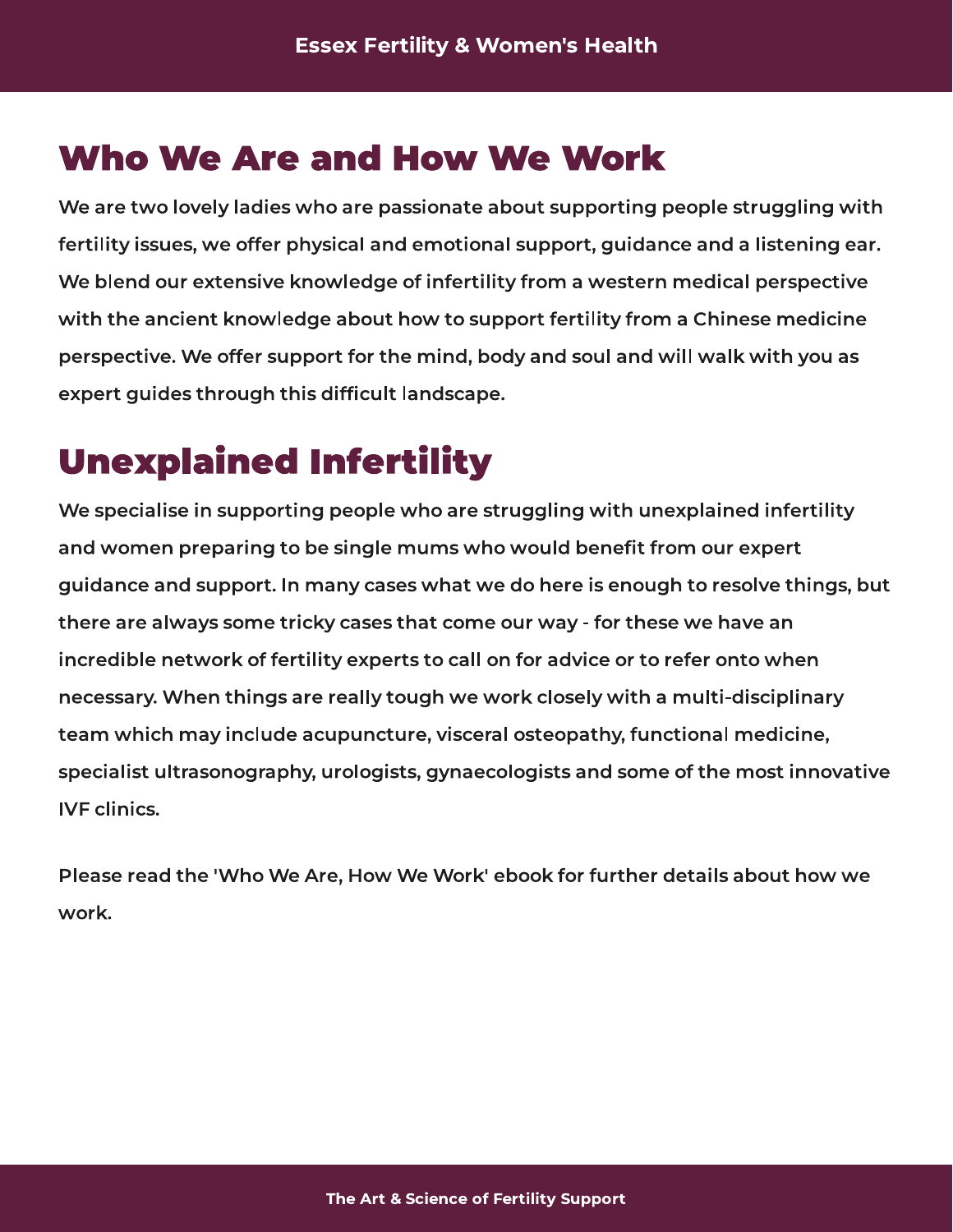## <span id="page-3-0"></span>Online Zoom Consultation (Alex) CURRENT PRICE LIST (June 2022)

<span id="page-3-1"></span>This is the place to start for anyone considering one of the Fertility Acupuncture 12 Week Packages, but this can also be used as a standalone option if you would like me to cast an expert eye over your situation and provide some advice and direction. we talk about all aspects of fertility, looking at things that impact egg health, sperm health and the health of the uterine environment.

This is normally held over Zoom, but it is also possible to hold this consultation in person if you would prefer. You need to ll in and return my fertility questionnaire to get the most out of this consultation.

£180 (preparation, 60 minutes Zoom Consultation) Optional +£30 for written report following the consultation

If you book a Fertility Consultation with Alex and decide to commit to a Fertility Support 12 Week Package, the cost of the Initial Fertility Consultation will be deducted from the price of the Fertility Support 12 Week Package price.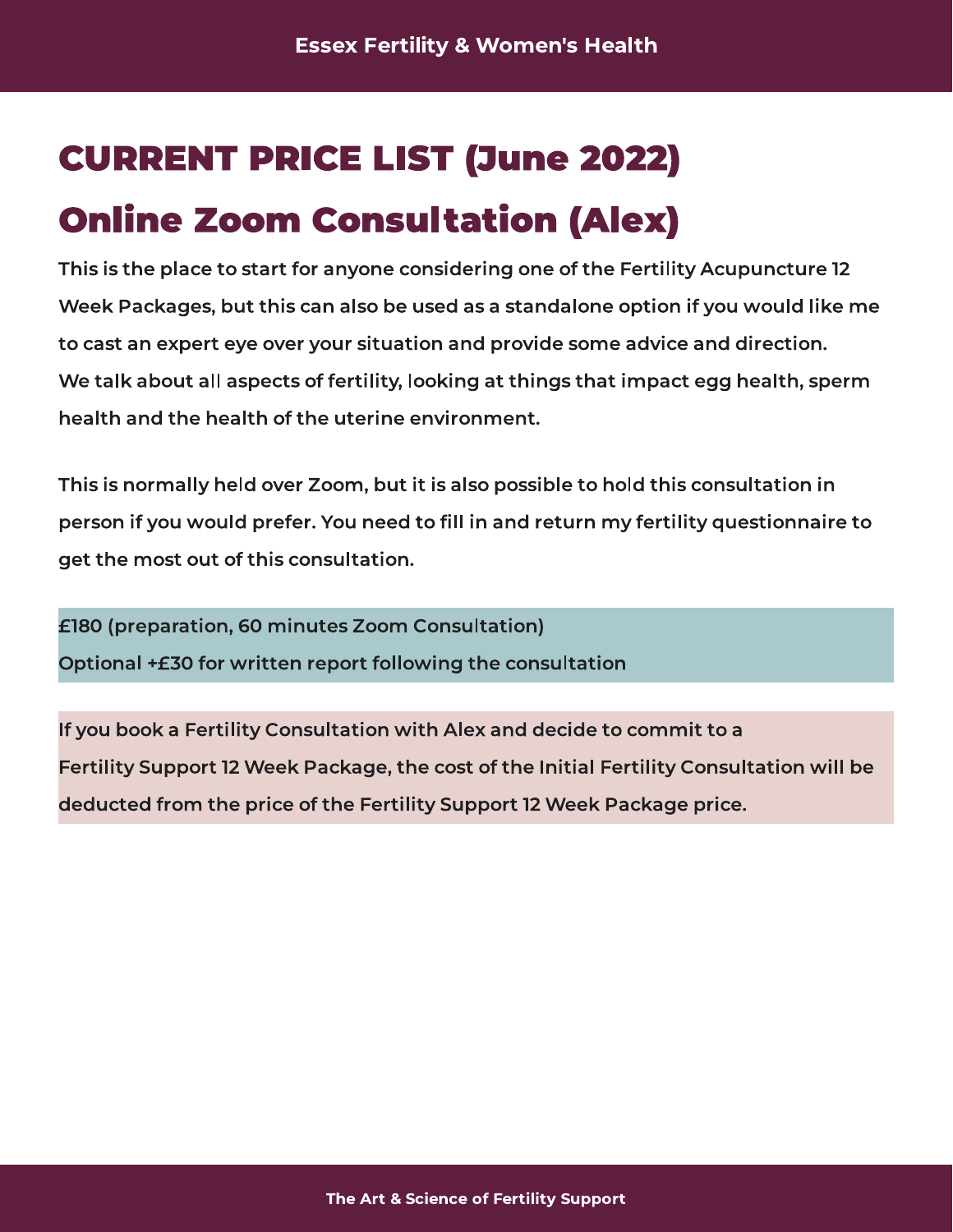## <span id="page-4-0"></span>The Fertility Support 12 Week Packages

### <span id="page-4-1"></span>The Gold Package

This 12 week package combines acupuncture, visceral osteopathy, nutrition, massage and ongoing support and guidance, but it doesn't include any additional testing as part of the package.

we may recommend additional testing if tests have been overlooking if we feel the data from existing tests is unreliable or if the results are out of date. It is possible to work without the insight provided by additional tests, but not ideal.

#### £1750 in Danbury & Burnham on Crouch

- Initial Consultation with Alex (value £180)
- Written Report following Initial Consultation (value £30)
- 12 x Fertility Acupuncture (or Meridian Massage & Acupressure) (value £1320)
- 3 x Women's Health Visceral Osteopathy (value £225)
- 1hr Functional Nutritionist Consultation (value £150)
- $\cdots$  a abdominal massage (summers)
- $R_{\text{max}}$   $\sum_{i=1}^{n}$   $\sum_{j=1}^{n}$   $\sum_{j=1}^{n}$   $\sum_{j=1}^{n}$   $\sum_{j=1}^{n}$   $\sum_{j=1}^{n}$   $\sum_{j=1}^{n}$   $\sum_{j=1}^{n}$   $\sum_{j=1}^{n}$   $\sum_{j=1}^{n}$   $\sum_{j=1}^{n}$   $\sum_{j=1}^{n}$   $\sum_{j=1}^{n}$   $\sum_{j=1}^{n}$   $\sum_{j=1}^{n}$   $\sum_{j=1}^{n}$   $\sum$

#### £2250 in Scrutton Street, Shoreditch

- Initial Consultation with Alex (value £180)
- Written Report following Initial Consultation (value £30)
- 12 x Fertility Acupuncture (or Meridian Massage & Acupressure) (value £1920)
- 3 x Women's Health Visceral Osteopathy (value £270)
- 1hr Functional Nutritionist Consultation (value £150)
- 1 x Abdominal Massage (value £80)
- $P_{\text{R}}$  and  $P_{\text{R}}$  is a mentoring, 15mins per weeks (2 weeks  $\text{R}$ 00)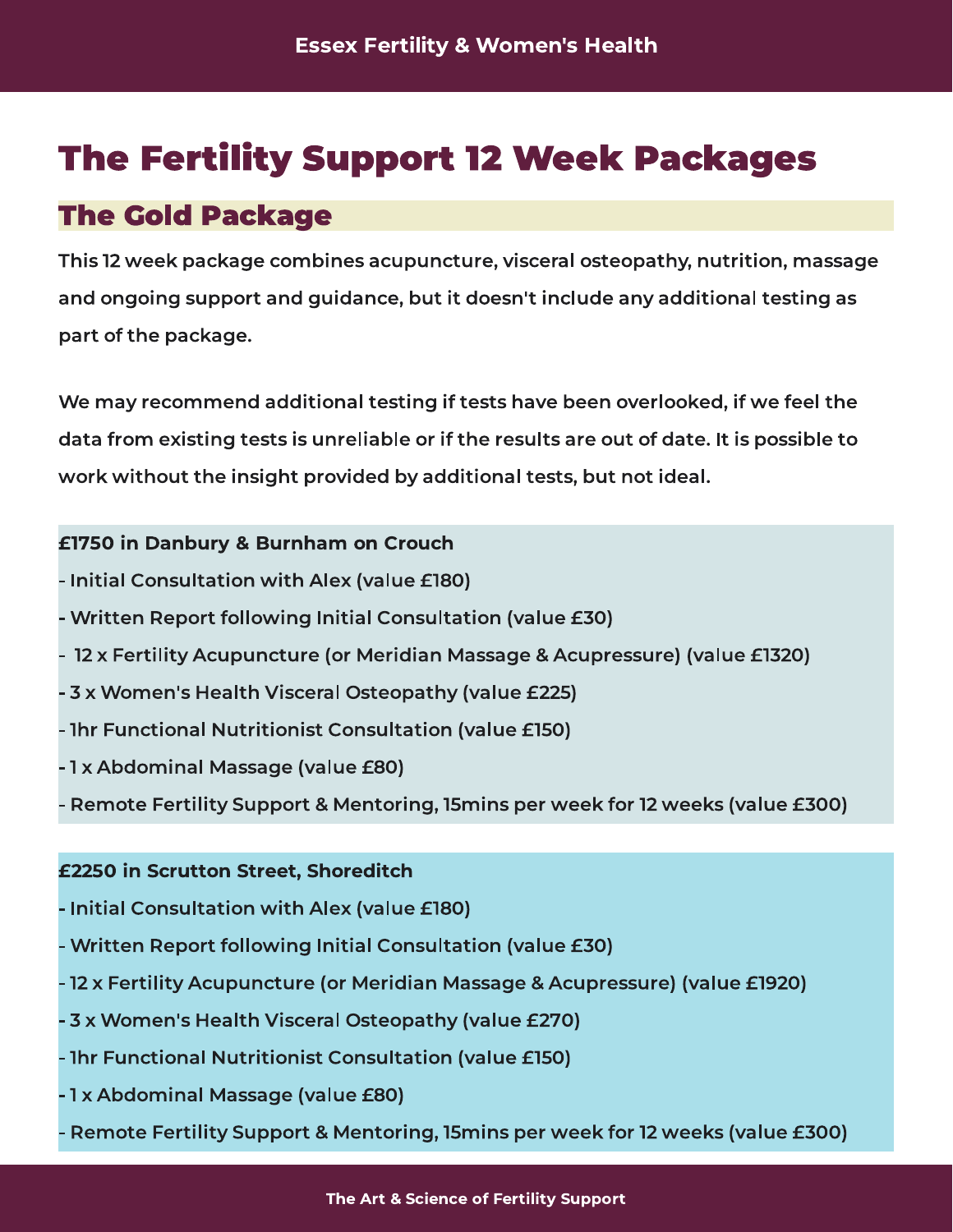### <span id="page-5-0"></span>The Platinum Package

This Platinum standard package doesn't cut corners and offers you as much support as we can give you from a team of like-minded fertility experts. This package includes tests which we have found to be the most useful tests for the widest range of clients.

#### £2500 in Danbury & Burnham on Crouch

 $\cdots$  The Gold Package - Essex Fertility Support 12 Week Package (Figure 2015)

#### PLUS

- Invivo Vaginal Ecologix Test (value £199)
- Day 2/3 hormone panel (Medichecks) (value £79)
- Advanced Thyroid Panel (Medichecks) (value £79)
- Comprehensive Semen Analysis (value £195)
- Cycle monitoring (two ultrasound scans ovulation, 7DPO) (value £350)
- Advice & Guidance about the tests, explanations about test results and unlimited

 $\mathcal{F}_{\text{max}}$  support  $\mathcal{F}_{\text{max}}$  for  $\mathcal{F}_{\text{max}}$  (priceless)

#### £3000 in Scrutton Street, Shoreditch

- The Gold Package - Essex Fertility Support 12 Week Package (value £2250)

#### PLUS

- Invivo Vaginal Ecologix Test (value £199)
- Day 2/3 hormone panel (Medichecks) (value £79)
- Advanced Thyroid Panel through (Medichecks) (value £79)
- Comprehensive Semen Analysis (value £195)
- Cycle monitoring (two ultrasound scans ovulation, 7DPO) (value £350)
- Advice & Guidance about the tests, explanations about test results and unlimited

Remote Fertility Support & Mentoring for 12 weeks (priceless)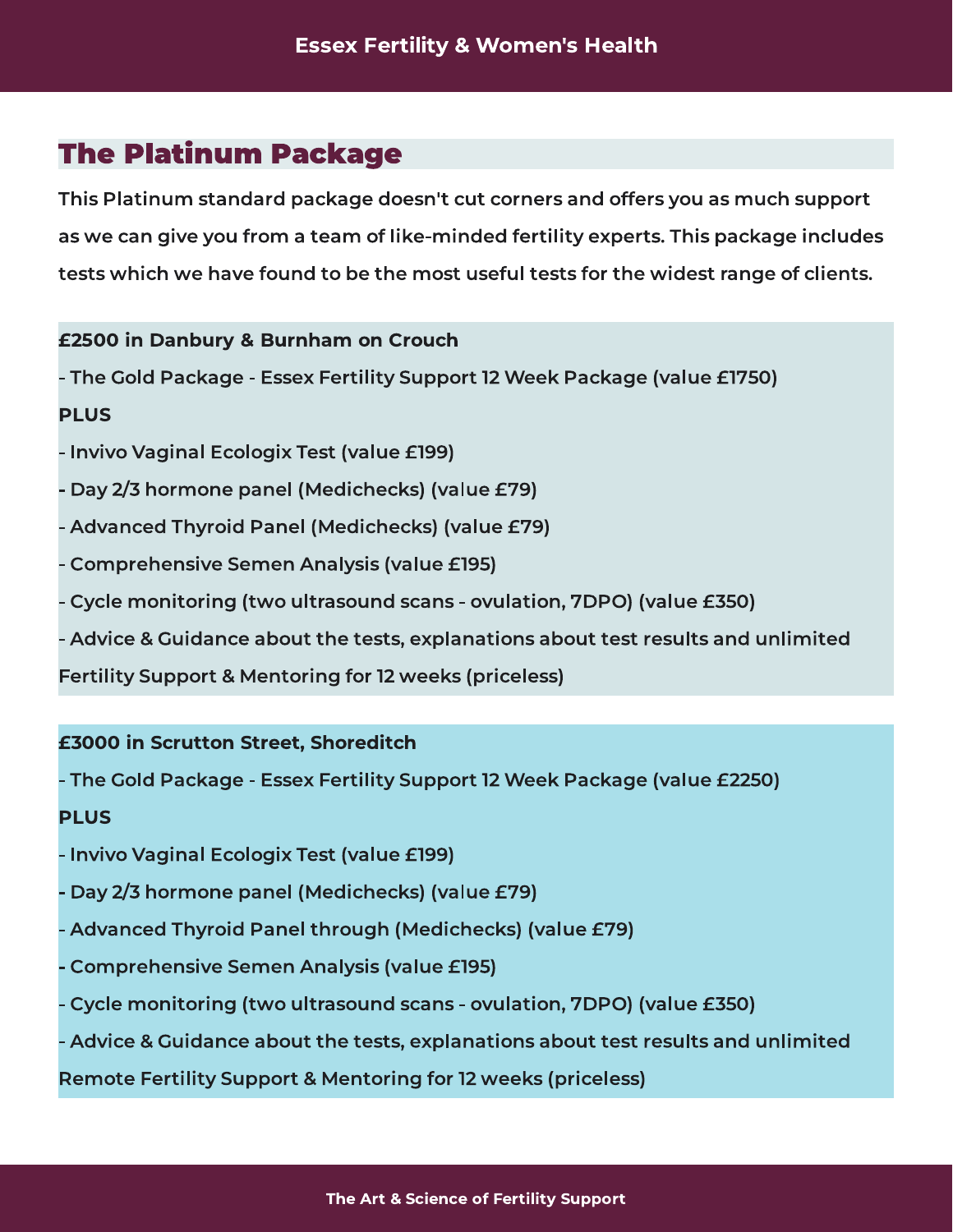#### The Rules of Engagement for the 12 Week Package

- Be prepared to attend treatment weekly.
- You will be asked to pick a xill a session time and day so we can block it of for  $12$ weeks. Alterations can be made as we go along if the diary permits. Once begun, the 12 week package must be used within 6 months of your initial consultation.
- We are likely to recommend additional tests and investigations which will be organised through third party companies and for which there will be additional costs (see next page for some idea of costs). No tests are included in the price of the GOLD package, but some tests are included in the price of the PLATINUM package. If you are on the 'Platinum' package, only one of each of the tests listed are included in the price.
- The Packages are non-refundable but if you fall pregnant before the end of your package you are welcome to convert any remaining treatment sessions to pregnancy support or pre-birth preparation or to gift them to a friend.
- If one of us takes a holiday mid-package it will be for no more than a week, and you will have a different to switch to a different practition or to pause treatment for that week. If you take a holiday mid-package, you will be able to pause treatment for a week.

When you commit to work with us for 12 weeks, to run the tests that we suggest and to listen to our advice and guidance, we should be able to make a significant impact on your menstrual cycle and your hormone levels or improvements to semen parameters. We are likely to recommend additional tests (blood tests, cultures, microbiome tests, ultrasounds and advanced male fertility tests). These can help us to establish what may be contributing to your infertility.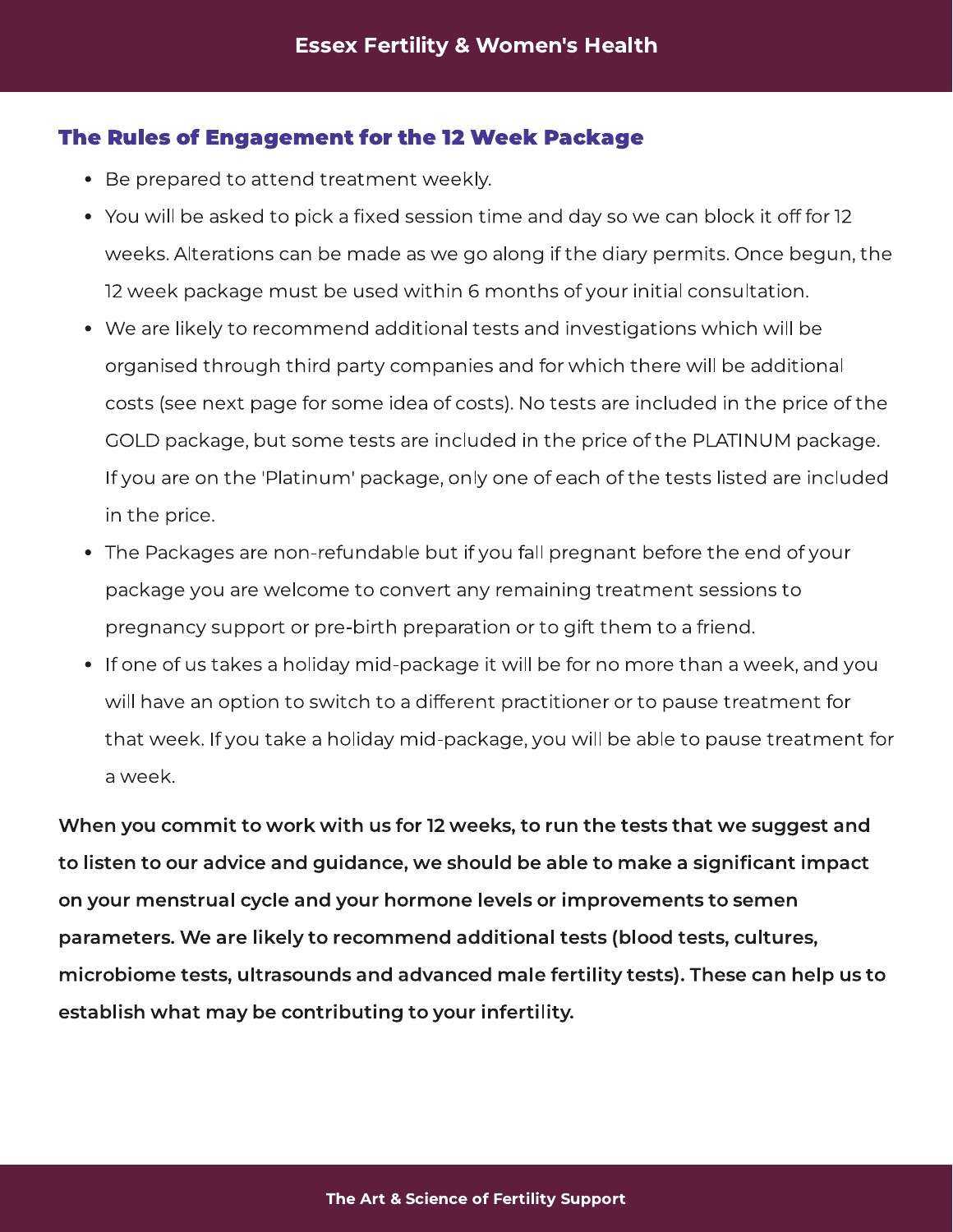#### Essex Fertility & Women's Health

In our experience this is usually enough time to turn things around, and the majority of our success stories happen after between 3-4 months of regular treatment but it is important to realise that while we can promise you commitment and effort, we cannot promise a successful outcome.

There are always some more complex cases that roll on beyond the 12/15 week point. When we work on more complex cases, these are usually in conjunction with a multidisciplinary team (including Functional Medicine Practitioners, Chinese Medicine Herbalists, Urologists and IVF Clinics).

#### Will there be additional costs involved?

We may suggest some specific supplements to you, some of which we stock in our clinic (sold at RRP). You are under no obligation to purchase products from us. In addition to this, we will often suggest some additional tests to you if we feel they may help us to work out the cause of infertility and help us to guide and treat you more appropriately. Here is a list of some of the tests we frequently refer clients for and the prices you can expect to pay for these.

- £195 Comprehensive Semen Analysis<br>£100 Semen/Urine Culture
- **£100** Semen/Urine Culture<br>**£395** COMET Sperm DNA F
- £395 COMET Sperm DNA Fragmentation Test<br>£199 Invivo Healthcare's Vaginal Ecologix (Vag
- £199 Invivo Healthcare's Vaginal Ecologix (Vaginal Microbiome)<br>£354 Invivo Healthcare's GI Ecologix (Gut Microbiome)
- **354** Invivo Healthcare's GI Ecologix (Gut Microbiome):<br>279 Medichecks Male Hormone Panel (great for fema
- £79 Medichecks Male Hormone Panel (great for female day 2/3 test)<br>£79 Medichecks Advanced Thyroid Test
- **£79** Medichecks Advanced Thyroid Test<br>**£195** Ultrasound of ovaries and uterus and
- £195 Ultrasound of ovaries and uterus and antral follicle count<br>£545 HyCosy with Saline 3D Ultrasound of uterus
- 
- **£545** HyCosy with Saline 3D Ultrasound of uterus<br>**£225/£125** Cycle Monitoring (initial scan £225, subseque Eycle Monitoring (initial scan £225, subsequent scans £125)

These prices are guide prices, these tests are provided by 3rd party companies.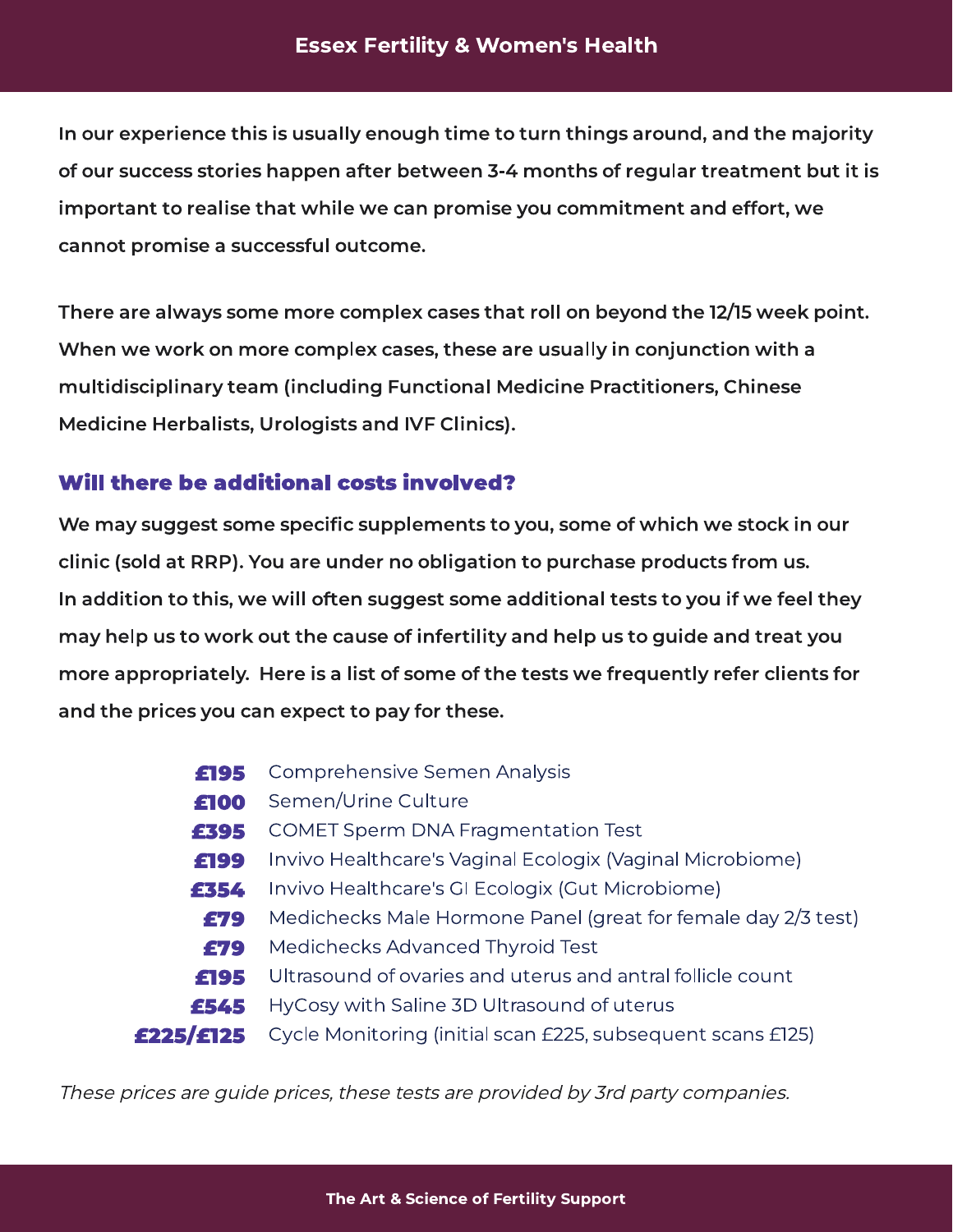#### What Happens After The 12 Weeks

If you have not achieved a successful pregnancy, 12 weeks of intensive support should be enough to settle you into a healthy cycle and to improve your fertility. If you choose to continue with treatment after the 12 week package, we would usually recommend treatment be at a much reduced frequency just to maintain the positive impact of the treatment and to allow time for things to happen.

If you start with no cycle, have a very irregular cycle or an incredibly painful cycle it can take time to restart or to stabilise the cycle before we can start supporting fertility in the way that we need to. In these circumstances we may need to discuss extending regular treatment beyond 12 weeks.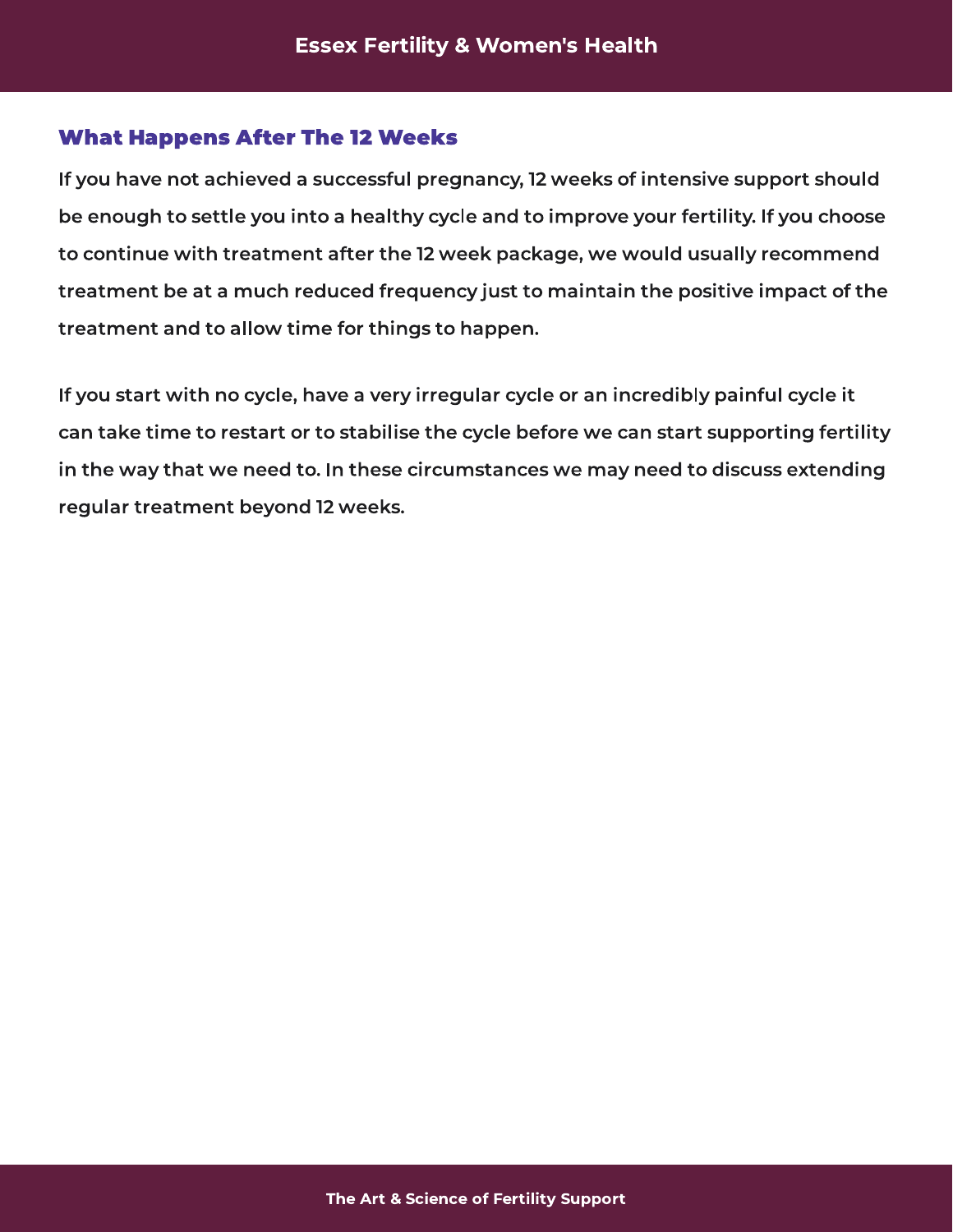## <span id="page-9-0"></span>Standalone Treatments

If you are already working with a nutritionist or other fertility support practitioner and only want to come for fertility acupuncture this option may be better for you. It is important to recognise the importance of regular treatment. The menstrual cycle has distinctly different phases and it is important that we get to treat each phase of the cycle, especially at the beginning of our time together.

From a visceral osteopathy perspective, the benets of treatment are cumulative, so it is best to be prepared to attend treatment once or twice a month over a few months in order to give enough opportunity for signicant change.

### <span id="page-9-1"></span>Fertility Acupuncture & Support (Standalone)

£110 for 1hr in Danbury & Burnham on Crouch, Essex  $\mathcal{L}_{1200}$  for 12 acupuncture sessions in Danbury  $\mathcal{L}_{2100}$  and  $\mathcal{L}_{2200}$ (any sessions remaining after a positive pregnancy test can be converted into pregnancy, prebirth or post natal support from either Alex or Gill or gifted to a friend)

£160 for 1hr in Scrutton Street, Shoreditch £1800 for 12 acupuncture sessions in Scrutton Street, Shoreditch (prepaid) (any sessions remaining after a positive pregnancy test can be converted into pregnancy, prebirth or post natal support from either Alex or Gill or gifted to a friend)

## <span id="page-9-2"></span>**Fertility Osteopathy (Standalone)**<br>£70 for 1hr in Danbury & Burnham on Crouch, Essex

£70 for 1hr in Danbury & Burnham on Crouch, Essex  $\mathcal{B}$  for the interaction street, short-distribution  $\mathcal{B}$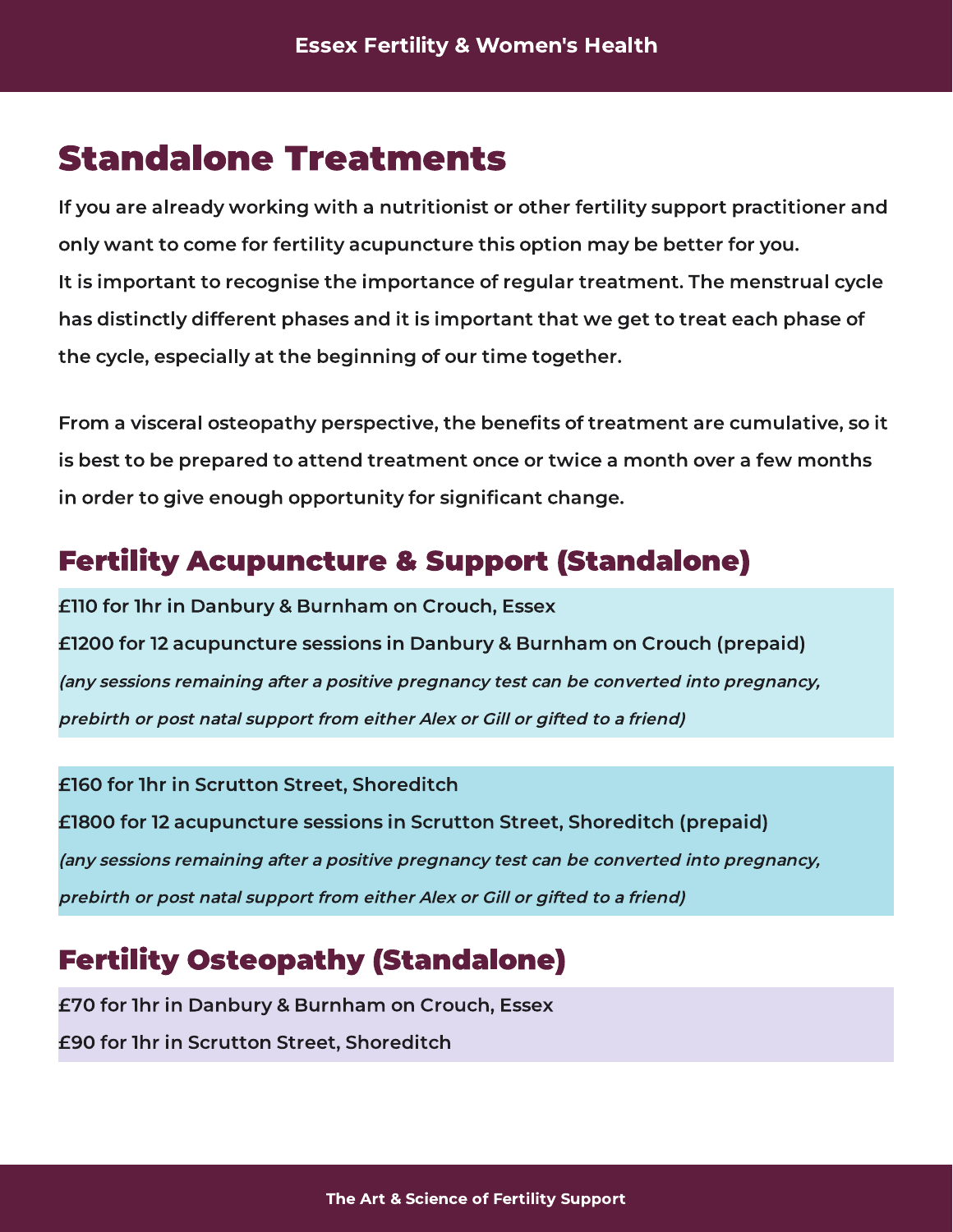## <span id="page-10-0"></span>**Qualifications & Training**

### Alex O'Connor MBAcC, LicAc, ADFA

 $\mathcal{L}$  -  $\mathcal{L}$   $\mathcal{L}$  and  $\mathcal{L}$  and  $\mathcal{L}$  and  $\mathcal{L}$  -  $\mathcal{L}$  -  $\mathcal{L}$  -  $\mathcal{L}$  -  $\mathcal{L}$  -  $\mathcal{L}$  -  $\mathcal{L}$  -  $\mathcal{L}$  -  $\mathcal{L}$  -  $\mathcal{L}$  -  $\mathcal{L}$  -  $\mathcal{L}$  -  $\mathcal{L}$  -  $\mathcal{L}$  -  $\mathcal{L}$ Advanced Diploma in Fertility Acupuncture (the gold standard training for fertility support acupuncture) Member of the British Acupuncture Council Member of the Fertility Support Trained Practitioner Network Member of the Acupuncture Fertility Network Alex has undertaken innumerable specialist courses in different aspects of fertility such as: - Spermageddon (male factor infertility with Olivia Krammer-Pojer) - Female Ecology Mastercourse (vaginal microbiome with Moira Bradfield) - The Reproductive Microbiome (Leah Hetchman) Alex has a created a practitioner course and an Ebook on the topic of low AMH. She attends regular training as a Fertility Support Trained Practitioner which keeps

her knowledge current and deepens her understanding of the mechanisms of inferting.

In addition to this she has an ITEC holistic massage qualication and has trained in the art of Fertility Massage.

#### Gill Hind M.Ost

Degree in Osteopathy M.Ost Post Graduate Diploma in Paediatric Osteopathy Registered with the General Osteopathic Council **ScarWork®** mommy.com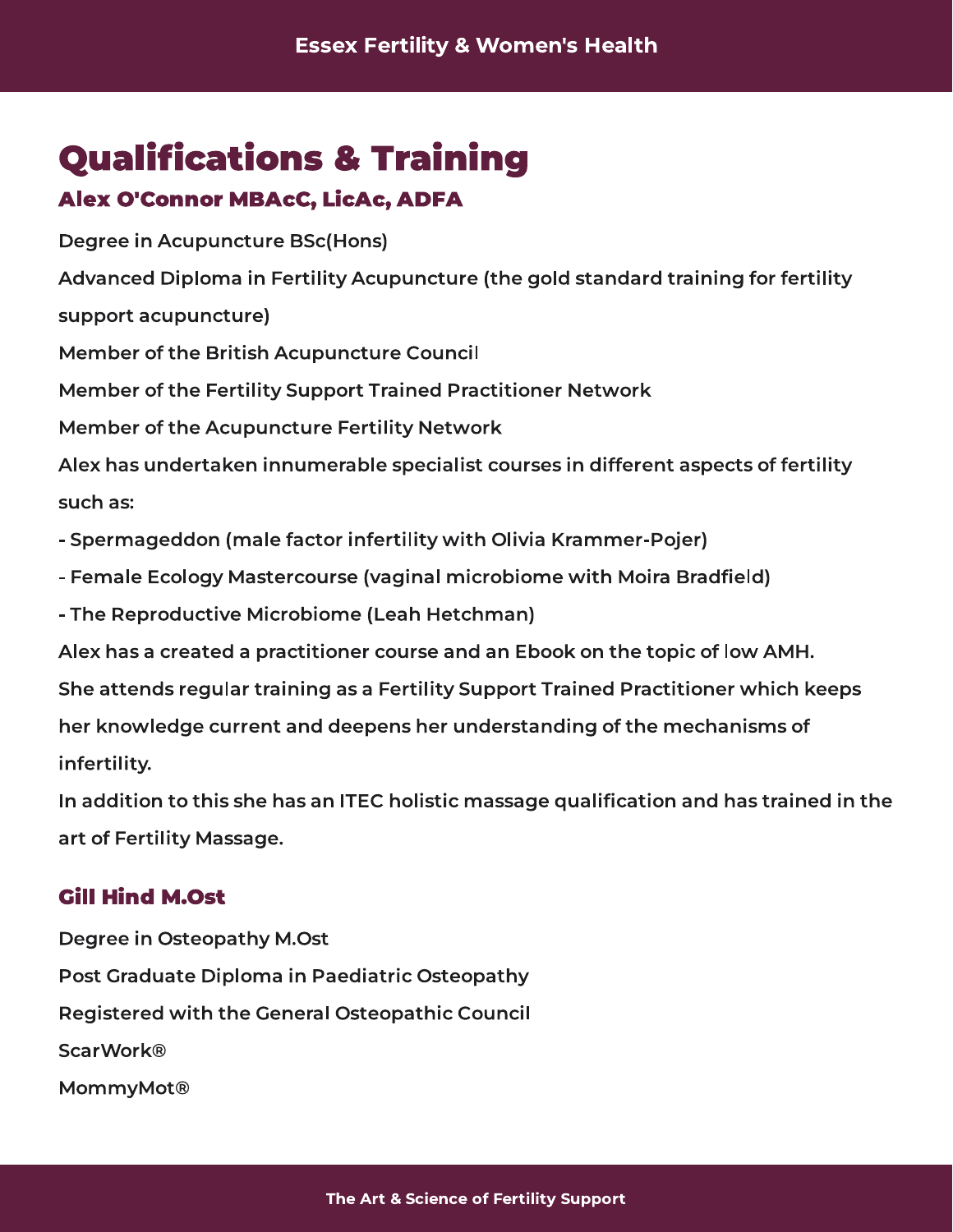We work with a couple of excellent nutritionists for our Gold and Platinum packages. Included in the package is a 60 minute introductory consultation for which you will be required to ll in a detailed questionnaire beforehand. If you wish to work more extensively with nutrition, you will be able to arrange that directly with your numerica this can be a very good addition to the program and particularly helpfull when we are working with a client with was PCOS, Endometric or Automatical Companies related issues. Both of these nutritionists work extensively with the DUTCH test and with the Invivo Healthcare microbiome tests.

The nutritionists that we work with have a very functional approach to supporting fertility through numerical through numerical terms of the Fertility Nutrition Centre which is an incredible network of fertility focused nutritionists.

#### Kirsten Mooring BA(Hons) DipION mBANT CNHC

Kharazzian Institute Functional Medicine Fertility & Pregnancy Course Making Babies Naturally with Sandra Greenbank Kirsten offers some excellent packages for clients who want to take a deeper dive into the use of nutrition to support fertility.

[kirstenmooring.com](https://kirstenmooring.com/)

#### Katy Bradbury

Katy is a nutritional therapist and she offers a wonderful range of packages for fertility support, pregnancy support and early years support. She has mentored with the highly respected Sandra Greenbank at the Fertility **Nutrition Centre.** 

[www.katybradbury.com](https://www.katybradbury.com/)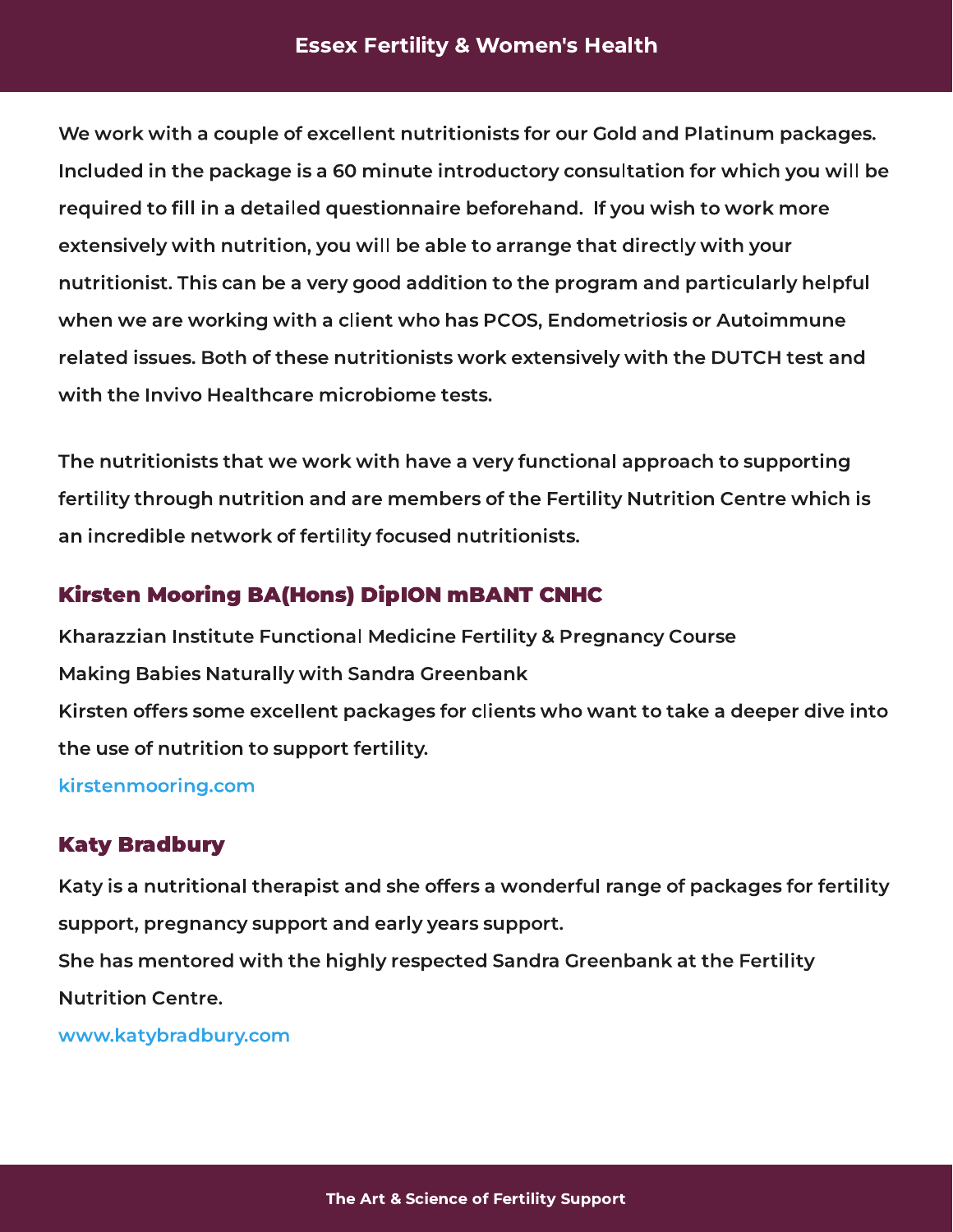## <span id="page-12-0"></span>Disclaimer

We do not claim to be able to 'cure' infertility, but we are both experienced holistic practitioners who know how to recognise many of the things that can impede natural fertility. We are able to support you holistically, and to help you to navigate through  $t$  the complete world of medical fertility investigations and assisted fertility interventions.

Our knowledge of unexplained infertility comes from experience of working in this field and not through any specific qualification. Alex has had extensive training in how to investigate infertility and support fertility in a more East/West integrated manner through the Advanced Diploma in Fertility Acupuncture and through her active engagement with the Fertility Support Trained Practitioner network. Gill has spent years deepening her knowledge and skills of women's pelvic health assessment and treatment.

We cannot promise success, even for chients that fully committee that fully committed with us. can promise to try our best, and for more diffusion cases we will work with our network. of fertility experts to try to help you to reach a satisfactory outcome.

Neither Gill nor I are medically trained doctors and if we notice anything that we feel warrants medical input we will ask you to contact your doctor and explain why so that you can advocate for yourself.